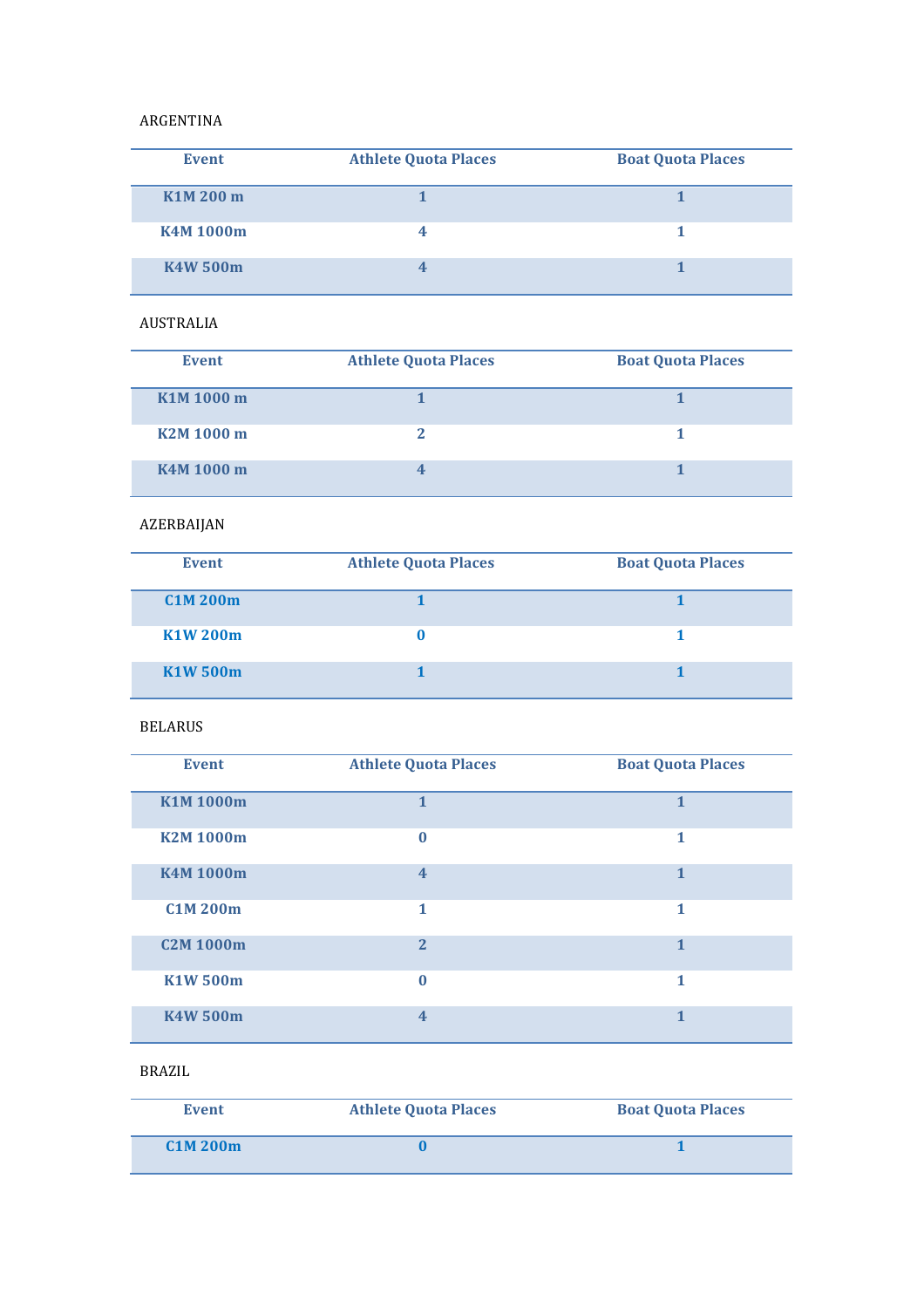| <b>C2M 1000m</b> |  |
|------------------|--|
|                  |  |

#### BULGARIA

| <b>Event</b>                       | <b>Athlete Quota Places</b> | <b>Boat Quota Places</b> |
|------------------------------------|-----------------------------|--------------------------|
| K <sub>1</sub> M <sub>1000</sub> m |                             |                          |

#### CANADA

| <b>Event</b> | <b>Athlete Quota Places</b> | <b>Boat Quota Places</b> |
|--------------|-----------------------------|--------------------------|
| K1M 200 m    |                             |                          |
| K1W 500 m    |                             |                          |

# CHINA

| <b>Event</b>    | <b>Athlete Quota Places</b> | <b>Boat Quota Places</b> |
|-----------------|-----------------------------|--------------------------|
| CMM 200m        |                             |                          |
| K1W 500m        |                             |                          |
| <b>K2W 500m</b> | o                           |                          |
| <b>K4W 500m</b> | 4                           |                          |

## CUBA

| <b>Event</b>                      | <b>Athlete Quota Places</b> | <b>Boat Quota Places</b> |
|-----------------------------------|-----------------------------|--------------------------|
| K <sub>1</sub> W <sub>200</sub> m |                             |                          |

## CZECH REPUBLIC

| <b>Event</b>     | <b>Athlete Quota Places</b> | <b>Boat Quota Places</b> |
|------------------|-----------------------------|--------------------------|
| K1M 200 m        |                             |                          |
| <b>K1M1000m</b>  |                             |                          |
| <b>K4M1000m</b>  | 4                           |                          |
| <b>C1M 1000m</b> |                             |                          |

# DENMARK

| Event      | <b>Athlete Quota Places</b> | <b>Boat Quota Places</b> |
|------------|-----------------------------|--------------------------|
| K1M 1000 m |                             |                          |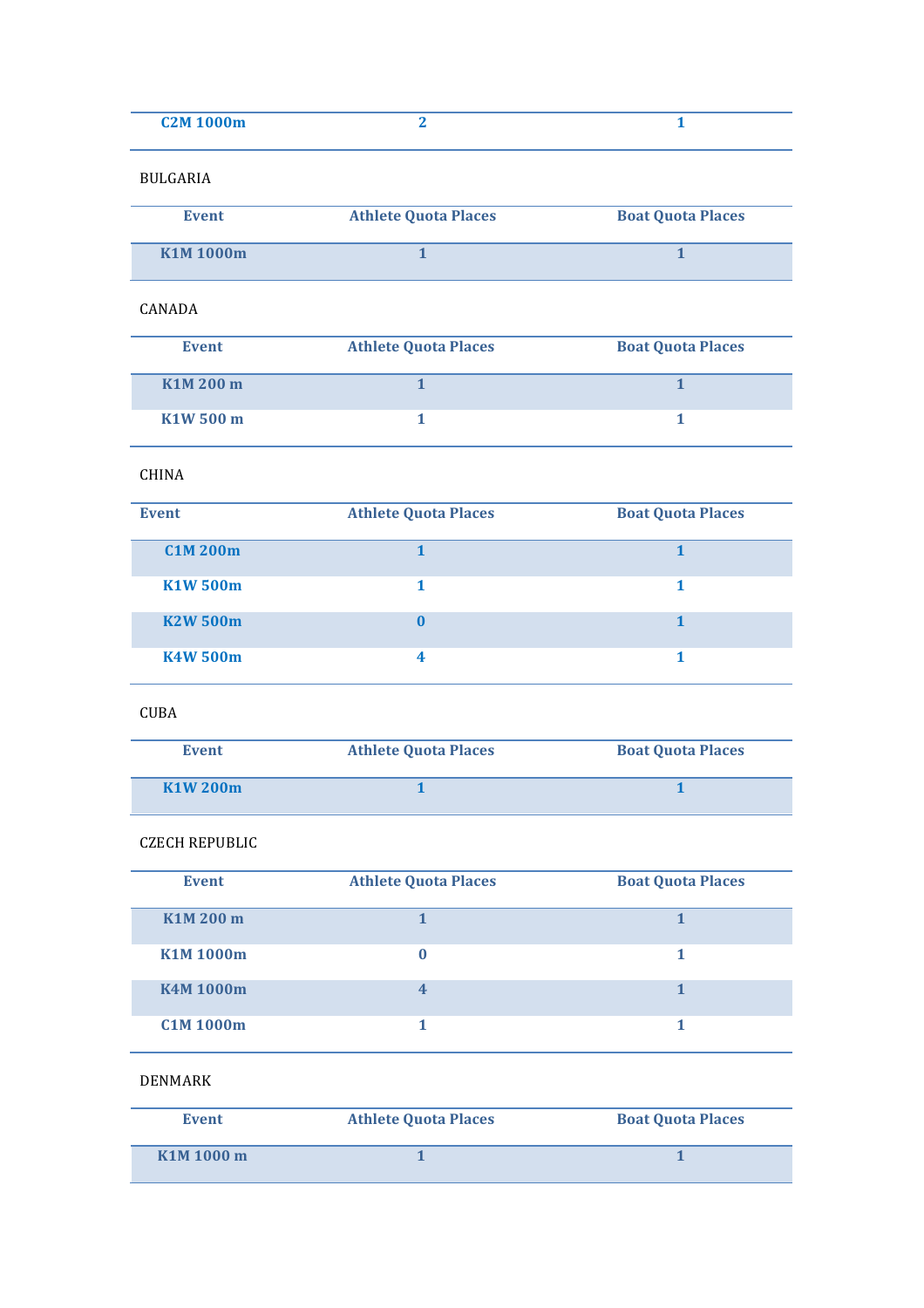| <b>K2W 500m</b> |  |
|-----------------|--|
| <b>K4W 500m</b> |  |

# EQUADOR

| Event     | <b>Athlete Quota Places</b> | <b>Boat Quota Places</b> |
|-----------|-----------------------------|--------------------------|
| K1M 200 m |                             |                          |

#### FRANCE

| <b>Event</b>    | <b>Athlete Quota Places</b> | <b>Boat Quota Places</b> |
|-----------------|-----------------------------|--------------------------|
| <b>K1M200m</b>  | $\mathbf{0}$                |                          |
| <b>K2M 200m</b> | $\overline{2}$              |                          |
| <b>K2M1000m</b> | $\mathbf{p}$                |                          |
| K1W 200m        |                             |                          |
| <b>K4W 500m</b> | 4                           |                          |

# GERMANY

| <b>Event</b>     | <b>Athlete Quota Places</b> | <b>Boat Quota Places</b> |
|------------------|-----------------------------|--------------------------|
| <b>K1M1000m</b>  | 1                           | 1                        |
| <b>K2M200m</b>   | $\mathbf{2}$                | 1                        |
| <b>K2M1000m</b>  | $\overline{2}$              | 1                        |
| <b>C1M 1000m</b> | 1                           | 1                        |
| <b>K2W 500m</b>  | $\mathbf{0}$                | 1                        |
| <b>K4W 500m</b>  | 4                           | 1                        |

#### **GREAT BRITAIN**

| <b>Event</b>    | <b>Athlete Quota Places</b> | <b>Boat Quota Places</b> |
|-----------------|-----------------------------|--------------------------|
| <b>K2M 200m</b> |                             |                          |
| K1W 500m        |                             |                          |
| <b>K4W 500m</b> |                             |                          |

#### HUNGARY

| Event | <b>Athlete Quota Places</b> | <b>Boat Quota Places</b> |
|-------|-----------------------------|--------------------------|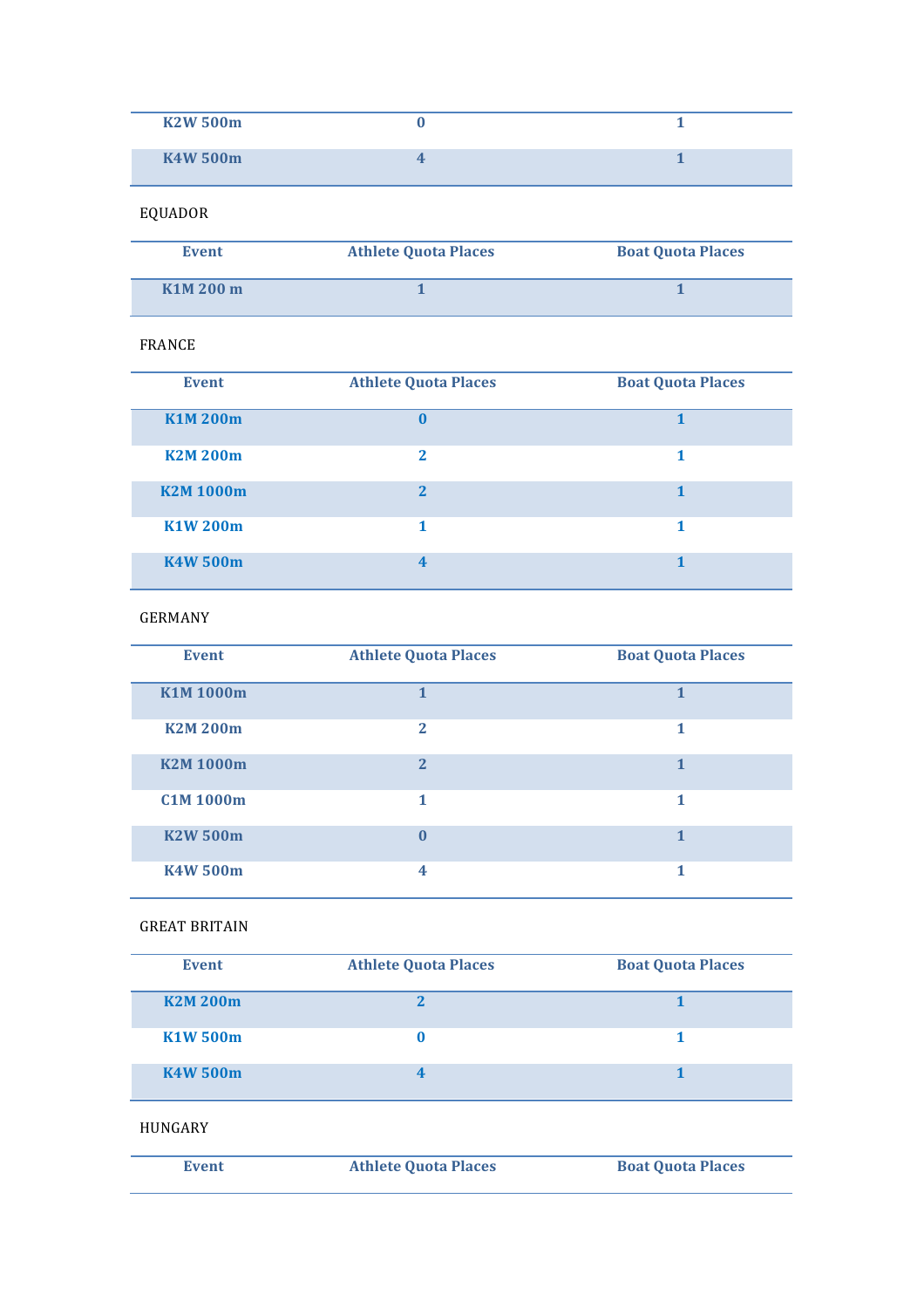| <b>K2M 200m</b>  | $\overline{2}$          | $\mathbf{1}$ |
|------------------|-------------------------|--------------|
| <b>K4M1000m</b>  | $\overline{\mathbf{4}}$ | 1            |
| <b>C1M 200m</b>  | $\mathbf{1}$            | $\mathbf{1}$ |
| <b>C1M 1000m</b> | 1                       | 1            |
| <b>C2M 1000m</b> | $\overline{2}$          | $\mathbf{1}$ |
| <b>K1W 200m</b>  | 1                       | 1            |
| <b>K1W 500m</b>  | $\mathbf{0}$            | $\mathbf{1}$ |
| <b>K2W 500m</b>  | $\mathbf{0}$            | $\mathbf{1}$ |
| <b>K4W 500m</b>  | $\overline{\mathbf{4}}$ | $\mathbf{1}$ |

KAZAKSTAN

| <b>Event</b>     | <b>Athlete Quota Places</b> | <b>Boat Quota Places</b> |
|------------------|-----------------------------|--------------------------|
| <b>K4M 1000m</b> |                             |                          |
| K1W 200m         |                             |                          |

LITHUANIA

| <b>Event</b> | <b>Athlete Quota Places</b> | <b>Boat Quota Places</b> |
|--------------|-----------------------------|--------------------------|
| K1M 200 m    |                             |                          |
| CMM 200m     |                             |                          |

# MOLDOVA

| Event          | <b>Athlete Quota Places</b> | <b>Boat Quota Places</b> |
|----------------|-----------------------------|--------------------------|
| $CMM$ 1000 $m$ |                             |                          |

## NEW ZEALAND

| <b>Event</b>    | <b>Athlete Quota Places</b> | <b>Boat Quota Places</b> |
|-----------------|-----------------------------|--------------------------|
| <b>K1W 200m</b> |                             |                          |
| K1W 500m        |                             |                          |
| <b>K4W 500m</b> |                             |                          |

POLAND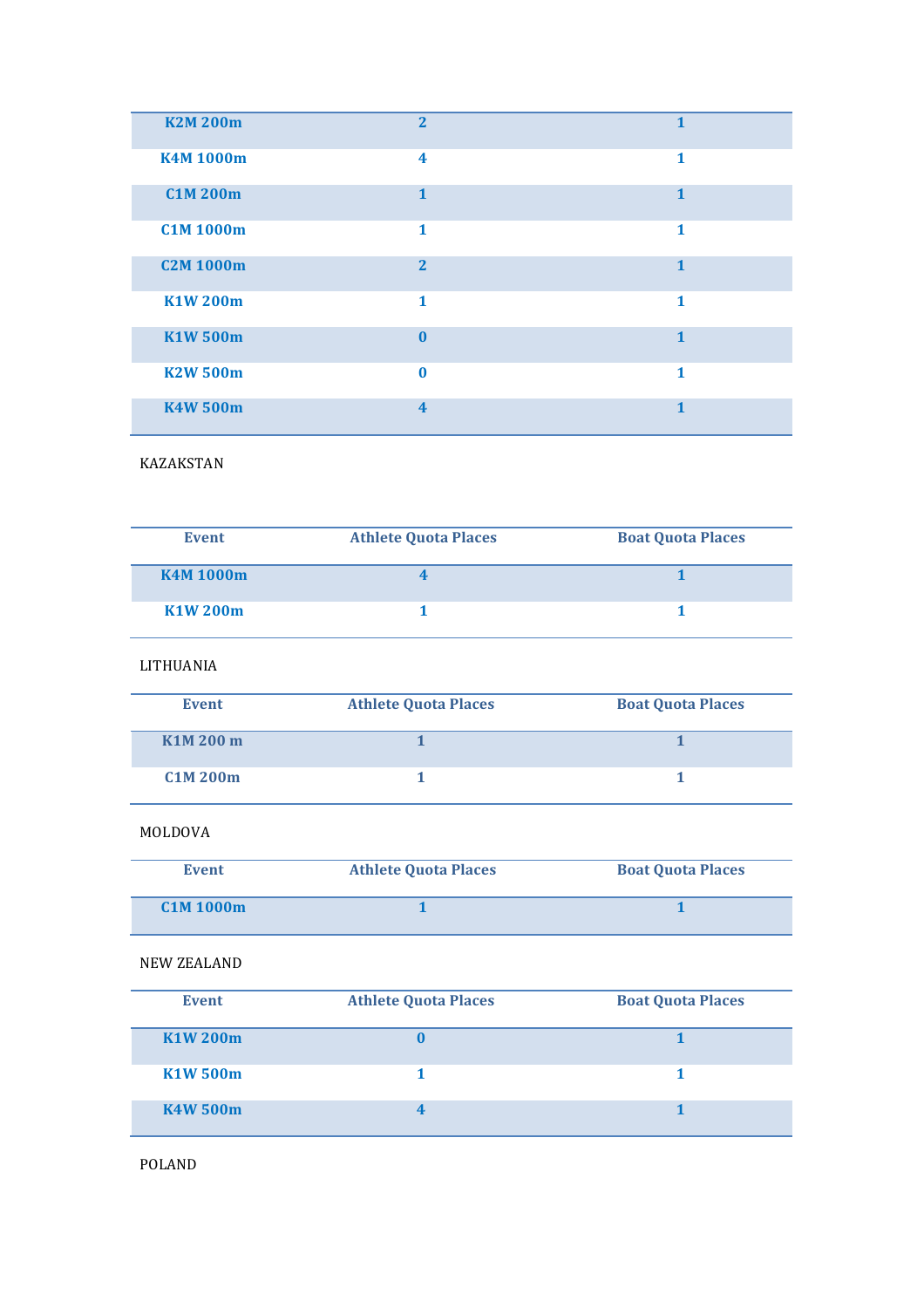| <b>Event</b>     | <b>Athlete Quota Places</b> | <b>Boat Quota Places</b> |
|------------------|-----------------------------|--------------------------|
| K1M 200 m        | $\mathbf{1}$                | 1                        |
| <b>C1M 1000m</b> | 1                           | 1                        |
| <b>C2M 1000m</b> | $\overline{2}$              | 1                        |
| <b>K1W200m</b>   | 1                           | 1                        |
| <b>K1W 500m</b>  | $\mathbf{0}$                | 1                        |
| <b>K2W 500m</b>  | $\mathbf{0}$                | 1                        |
| <b>K4W 500m</b>  | $\overline{\mathbf{4}}$     | 1                        |

## Portugal

| <b>Event</b>    | <b>Athlete Quota Places</b> | <b>Boat Quota Places</b> |
|-----------------|-----------------------------|--------------------------|
| <b>K1M1000m</b> |                             |                          |
| <b>K4M1000m</b> |                             |                          |
| <b>C1M 200m</b> |                             |                          |
| <b>K1W 500m</b> |                             |                          |

#### ROMANIA

| <b>Event</b>     | <b>Athlete Quota Places</b> | <b>Boat Quota Places</b> |
|------------------|-----------------------------|--------------------------|
| <b>K4M 1000m</b> |                             |                          |
| <b>K2W 500m</b>  |                             |                          |

## RUSSIA

| <b>Event</b>     | <b>Athlete Quota Places</b> | <b>Boat Quota Places</b> |
|------------------|-----------------------------|--------------------------|
| <b>K1M200m</b>   | $\mathbf{0}$                | $\mathbf{1}$             |
| <b>K2M200m</b>   | $\mathbf{2}$                | 1                        |
| <b>K4M1000m</b>  | $\overline{\mathbf{4}}$     | $\mathbf{1}$             |
| <b>C1M 200m</b>  | $\mathbf{1}$                | 1                        |
| <b>C1M 1000m</b> | $\mathbf{1}$                | $\mathbf{1}$             |
| <b>C2M 1000m</b> | $\mathbf{2}$                | 1                        |
| <b>K1W200m</b>   | 1                           | $\mathbf{1}$             |
| <b>K2W 500m</b>  | $\bf{z}$                    | 1                        |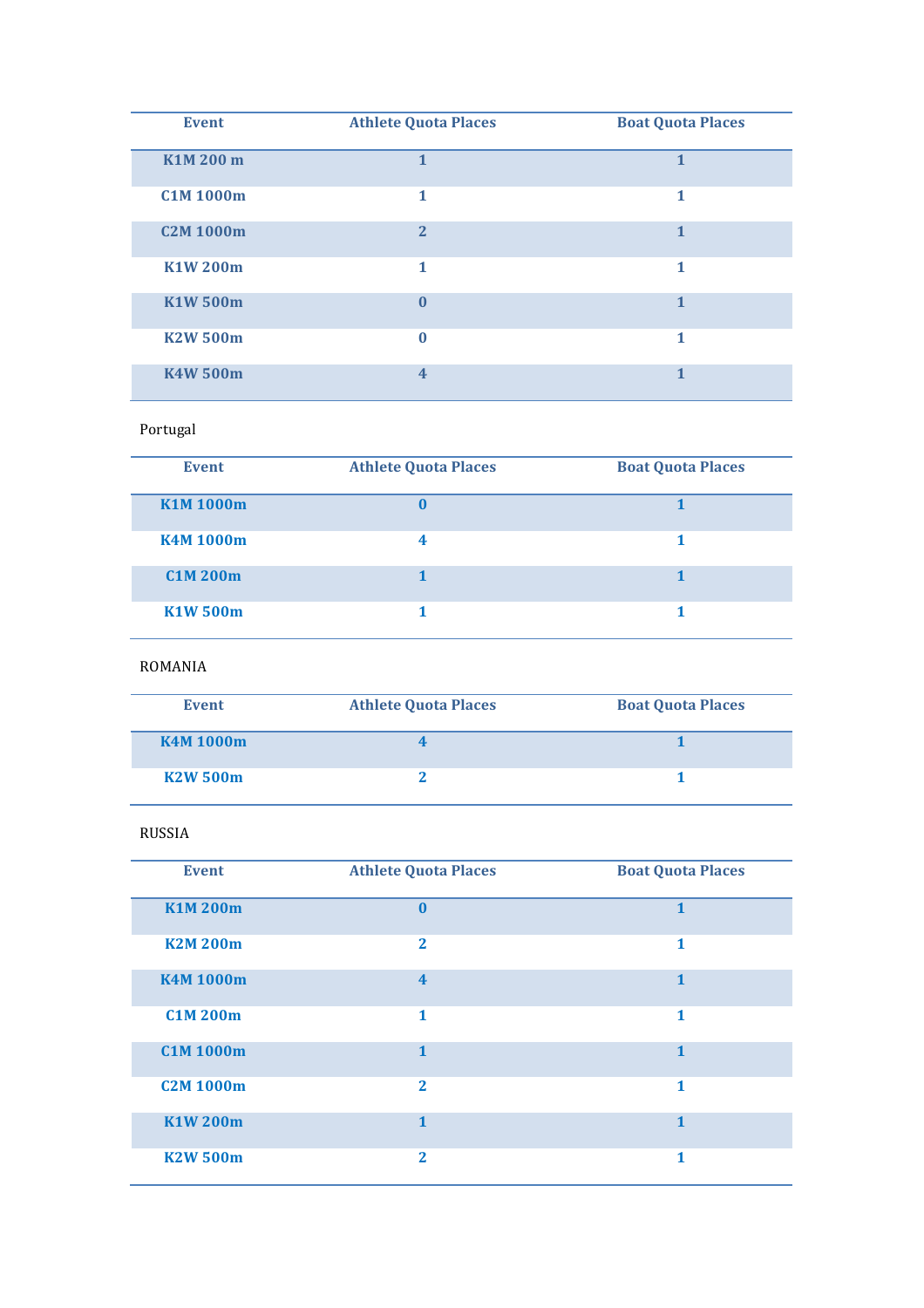#### SERBIA

| <b>Event</b>    | <b>Athlete Quota Places</b> | <b>Boat Quota Places</b> |
|-----------------|-----------------------------|--------------------------|
| K1M 200 m       | $\mathbf{1}$                | $\mathbf{1}$             |
| <b>K1M1000m</b> | $\overline{4}$              | 1                        |
| <b>K2M200m</b>  | $\overline{2}$              | 1                        |
| <b>K2M1000m</b> | $\overline{2}$              | 1                        |
| <b>K1W200m</b>  | $\mathbf{0}$                | $\mathbf{1}$             |
| <b>K2W 500m</b> | $\Omega$                    | 1                        |
| <b>K4W 500m</b> | $\overline{4}$              | 1                        |

# SLOVAKIA

| <b>Event</b>    | <b>Athlete Quota Places</b> | <b>Boat Quota Places</b> |
|-----------------|-----------------------------|--------------------------|
| <b>K1M1000m</b> |                             |                          |
| <b>K2M1000m</b> |                             |                          |
| <b>K4M1000m</b> |                             |                          |

#### SLOVENIA

| <b>Event</b> | <b>Athlete Quota Places</b> | <b>Boat Quota Places</b> |
|--------------|-----------------------------|--------------------------|
| K1W 200m     |                             |                          |
| K1W 500m     |                             |                          |

#### SOUTH AFRICA

| Event                            | <b>Athlete Quota Places</b> | <b>Boat Quota Places</b> |
|----------------------------------|-----------------------------|--------------------------|
| K <sub>1</sub> W <sub>500m</sub> |                             |                          |

# SPAIN

| <b>Event</b>     | <b>Athlete Quota Places</b> | <b>Boat Quota Places</b> |
|------------------|-----------------------------|--------------------------|
| <b>K4M 1000m</b> |                             |                          |
| K1W 200m         |                             |                          |